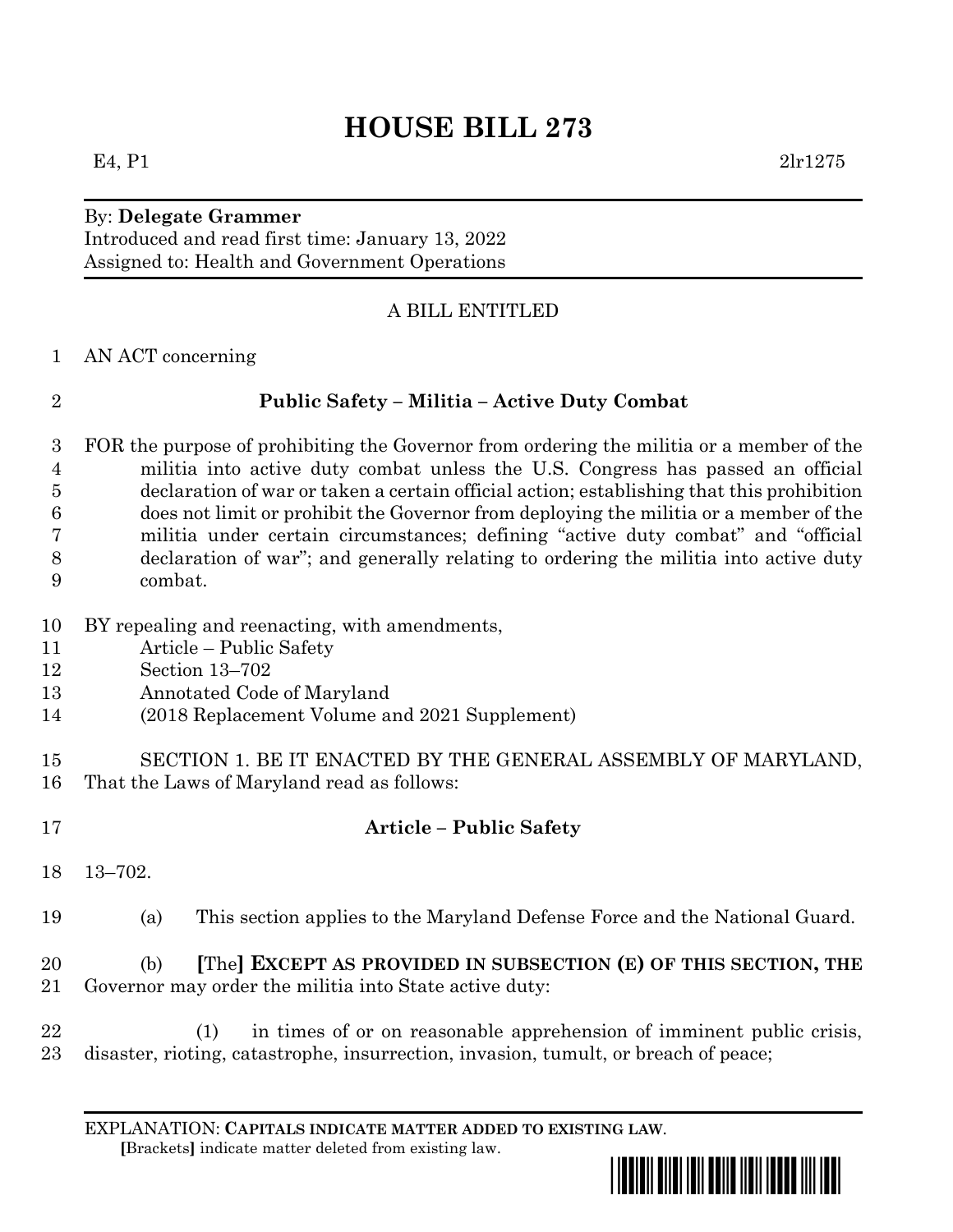|                | $\overline{2}$             | <b>HOUSE BILL 273</b>                                                                                                                                                         |
|----------------|----------------------------|-------------------------------------------------------------------------------------------------------------------------------------------------------------------------------|
| $\mathbf 1$    |                            | (2)<br>when martial law is declared;                                                                                                                                          |
| $\overline{2}$ |                            | (3)<br>to enforce the laws; or                                                                                                                                                |
| 3              |                            | (4)<br>to carry on any function of the militia of the State.                                                                                                                  |
| 4<br>5         | $\left( \mathrm{c}\right)$ | (1)<br>To enforce the laws, a member of the militia in State active duty has all<br>the authority of a peace or law enforcement officer.                                      |
| 6<br>7         | State active duty.         | The authority of the member extends throughout the State during the<br>(2)                                                                                                    |
| 8<br>9         | (d)                        | Whenever the militia is in State active duty, the ranking officer of the militia<br>ordered into State active duty or that officer's subordinates on State active duty shall: |
| 10             |                            | cooperate with local law enforcement authorities; or<br>(1)                                                                                                                   |
| 11<br>12       | Governor:                  | (2)<br>if the exigencies of the case require and subject only to order from the                                                                                               |
| 13<br>14       |                            | direct and control local law enforcement authorities and the<br>(i)<br>Department of State Police; and                                                                        |
| 15<br>16       |                            | (ii)<br>assume all the powers vested in these subordinated law<br>enforcement authorities.                                                                                    |
| 17<br>18       | (E)                        | (1)<br>(I)<br>IN THIS SUBSECTION THE FOLLOWING WORDS HAVE THE<br>MEANINGS INDICATED.                                                                                          |
| 19<br>20<br>21 | <b>STATES:</b>             | "ACTIVE DUTY COMBAT" MEANS PERFORMING<br>(II)<br><b>THE</b><br>FOLLOWING SERVICES IN THE ACTIVE FEDERAL MILITARY SERVICE OF THE UNITED                                        |
| 22             |                            | 1.<br>PARTICIPATION IN AN ARMED CONFLICT;                                                                                                                                     |
| 23<br>24       |                            | 2.<br>PERFORMANCE OF A HAZARDOUS SERVICE RELATING<br>TO AN ARMED CONFLICT IN A FOREIGN STATE; OR                                                                              |
| 25<br>26       |                            | 3.<br>PERFORMANCE OF A<br><b>DUTY</b><br><b>THROUGH</b><br>AN<br><b>INSTRUMENTALITY OF WAR.</b>                                                                               |
| 27<br>28<br>29 |                            | (III) "OFFICIAL DECLARATION OF WAR" MEANS AN OFFICIAL<br>DECLARATION OF WAR MADE BY THE U.S. CONGRESS UNDER ARTICLE I, § 8,<br>CLAUSE 11 OF THE U.S. CONSTITUTION.            |